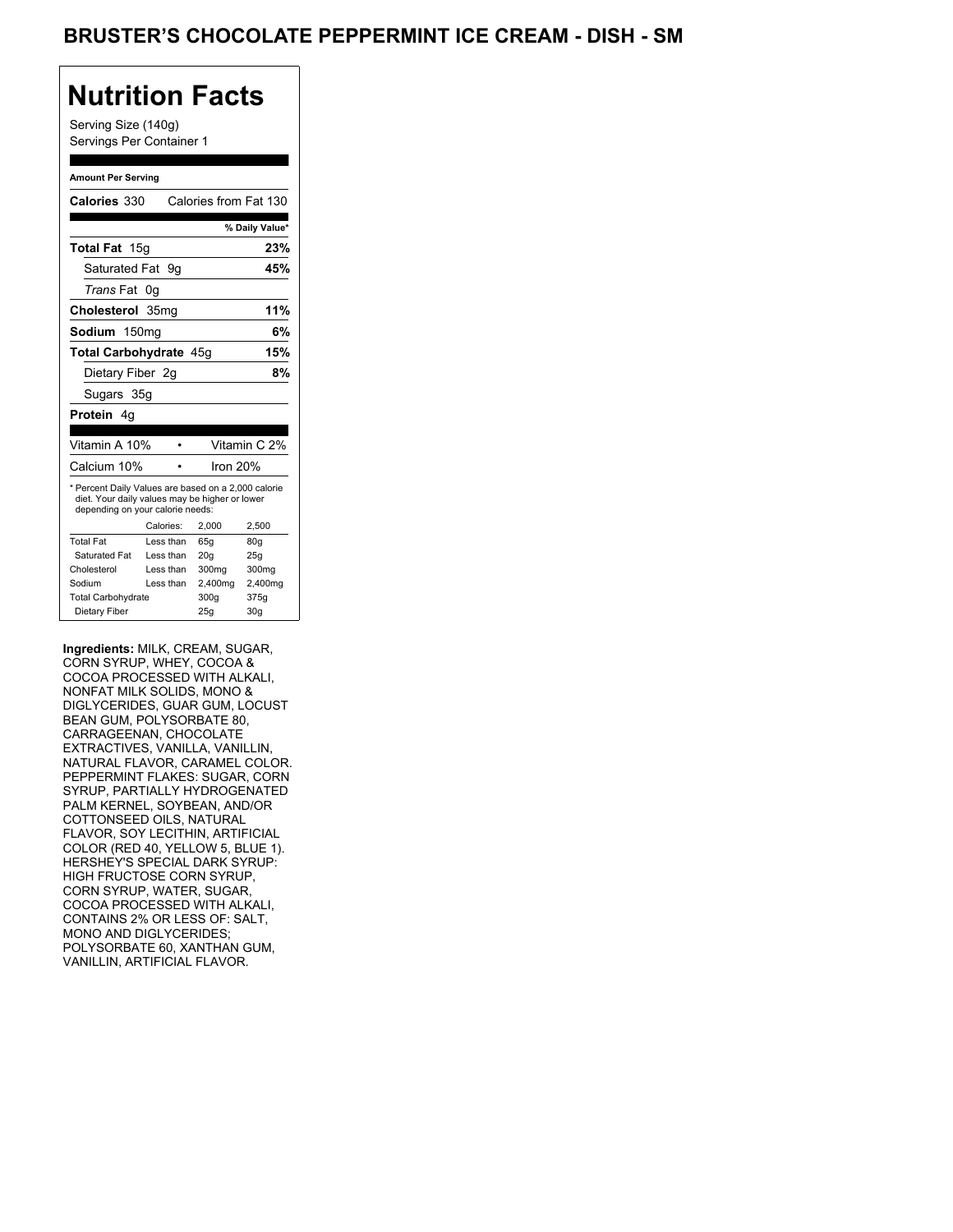### BRUSTER'S CHOCOLATE PEPPERMINT ICE CREAM - DISH - REG

# Nutrition Facts

Serving Size (210g) Servings Per Container 1

#### Amount Per Serving

| Calories 500                                                                                                                              |                  |           | Calories from Fat 200 |                |
|-------------------------------------------------------------------------------------------------------------------------------------------|------------------|-----------|-----------------------|----------------|
|                                                                                                                                           |                  |           |                       | % Daily Value* |
| Total Fat 22g                                                                                                                             |                  |           |                       | 34%            |
| Saturated Fat 14g                                                                                                                         |                  |           |                       | 68%            |
| Trans Fat                                                                                                                                 | 0g               |           |                       |                |
| Cholesterol                                                                                                                               | 50 <sub>mq</sub> |           |                       | 17%            |
| Sodium 220mg                                                                                                                              |                  |           |                       | 9%             |
| Total Carbohydrate 67g                                                                                                                    |                  |           |                       | 22%            |
| Dietary Fiber 3g                                                                                                                          |                  |           |                       | 12%            |
| Sugars 52g                                                                                                                                |                  |           |                       |                |
| Protein 7q                                                                                                                                |                  |           |                       |                |
|                                                                                                                                           |                  |           |                       |                |
| Vitamin A 15%                                                                                                                             |                  |           |                       | Vitamin C 4%   |
| Calcium 20%                                                                                                                               |                  |           | lron 30%              |                |
| * Percent Daily Values are based on a 2,000 calorie<br>diet. Your daily values may be higher or lower<br>depending on your calorie needs: |                  |           |                       |                |
|                                                                                                                                           | Calories:        |           | 2.000                 | 2,500          |
| <b>Total Fat</b>                                                                                                                          |                  | Less than | 65q                   | 80q            |
| Saturated Fat                                                                                                                             |                  | Less than | 20q                   | 25q            |
| Cholesterol                                                                                                                               |                  | Less than | 300mg                 | 300mg          |
| Sodium                                                                                                                                    |                  | Less than | 2,400mg               | 2,400mg        |
| <b>Total Carbohydrate</b>                                                                                                                 |                  |           | 300g                  | 375g           |
| Dietary Fiber                                                                                                                             |                  |           | 25q                   | 30q            |

Ingredients: MILK, CREAM, SUGAR, CORN SYRUP, WHEY, COCOA & COCOA PROCESSED WITH ALKALI, NONFAT MILK SOLIDS, MONO & DIGLYCERIDES, GUAR GUM, LOCUST BEAN GUM, POLYSORBATE 80, CARRAGEENAN, CHOCOLATE EXTRACTIVES, VANILLA, VANILLIN, NATURAL FLAVOR, CARAMEL COLOR. PEPPERMINT FLAKES: SUGAR, CORN SYRUP, PARTIALLY HYDROGENATED PALM KERNEL, SOYBEAN, AND/OR COTTONSEED OILS, NATURAL FLAVOR, SOY LECITHIN, ARTIFICIAL COLOR (RED 40, YELLOW 5, BLUE 1). HERSHEY'S SPECIAL DARK SYRUP: HIGH FRUCTOSE CORN SYRUP, CORN SYRUP, WATER, SUGAR, COCOA PROCESSED WITH ALKALI, CONTAINS 2% OR LESS OF: SALT, MONO AND DIGLYCERIDES; POLYSORBATE 60, XANTHAN GUM, VANILLIN, ARTIFICIAL FLAVOR.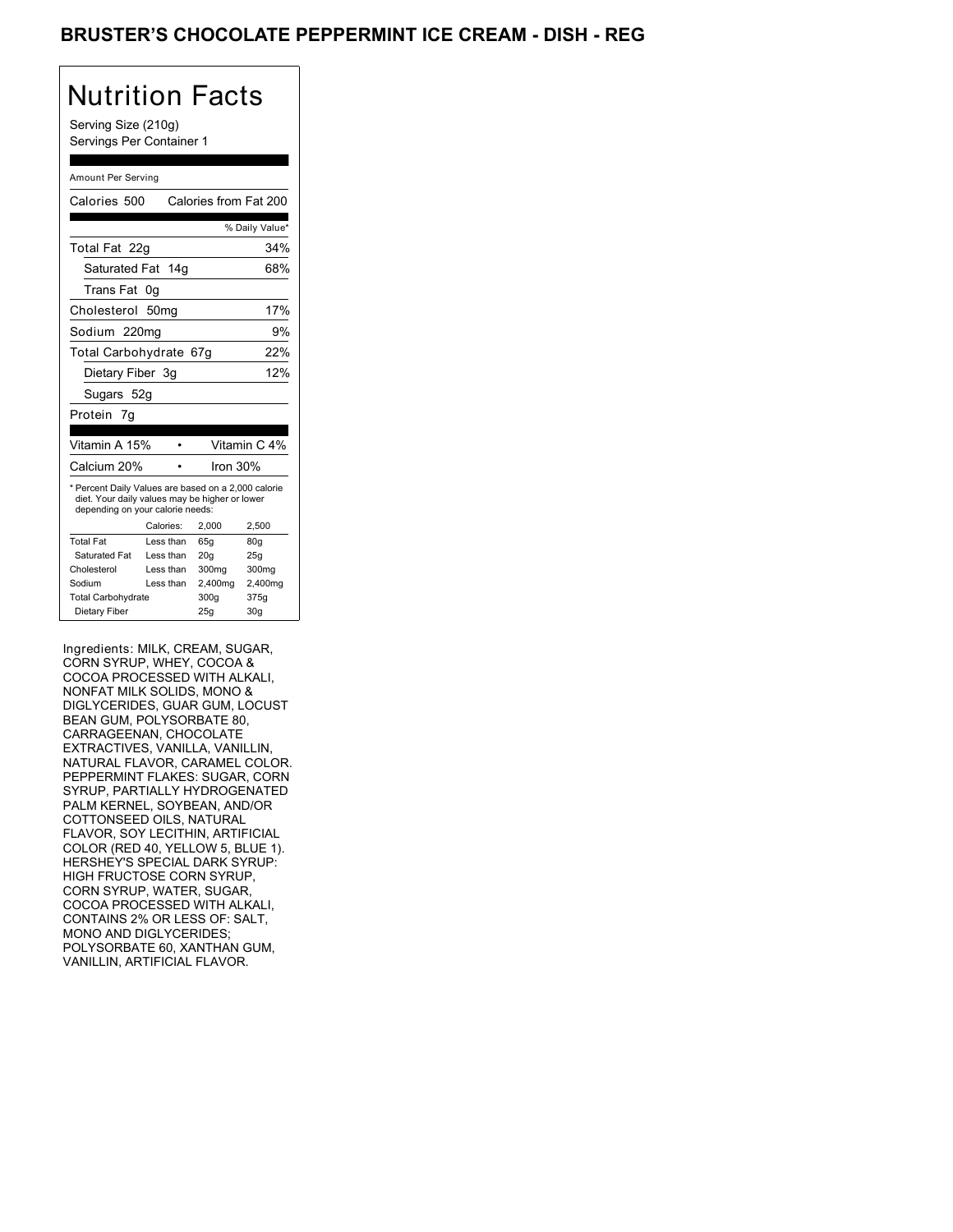### BRUSTER'S CHOCOLATE PEPPERMINT ICE CREAM - DISH - LG

# Nutrition Facts

Serving Size (280g) Servings Per Container 1

#### Amount Per Serving

| Calories 660                                                                                                                              |           | Calories from Fat 270 |                 |  |
|-------------------------------------------------------------------------------------------------------------------------------------------|-----------|-----------------------|-----------------|--|
|                                                                                                                                           |           |                       | % Daily Value*  |  |
| Total Fat 30g                                                                                                                             |           |                       | 46%             |  |
| Saturated Fat 18ɑ                                                                                                                         |           |                       | 91%             |  |
| Trans Fat                                                                                                                                 | 0.5g      |                       |                 |  |
| Cholesterol 70mg                                                                                                                          |           |                       | 23%             |  |
| Sodium 300mg                                                                                                                              |           |                       | 12%             |  |
| Total Carbohydrate 89g                                                                                                                    |           |                       | 30%             |  |
| Dietary Fiber 4g                                                                                                                          |           |                       | 16%             |  |
| Sugars 69g                                                                                                                                |           |                       |                 |  |
| Protein<br>9g                                                                                                                             |           |                       |                 |  |
|                                                                                                                                           |           |                       |                 |  |
| Vitamin A 20%                                                                                                                             |           |                       | Vitamin C 4%    |  |
| Calcium 25%                                                                                                                               |           | Iron $40%$            |                 |  |
| * Percent Daily Values are based on a 2,000 calorie<br>diet. Your daily values may be higher or lower<br>depending on your calorie needs: |           |                       |                 |  |
|                                                                                                                                           | Calories: | 2.000                 | 2,500           |  |
| <b>Total Fat</b>                                                                                                                          | Less than | 65q                   | 80q             |  |
| Saturated Fat                                                                                                                             | Less than | 20q                   | 25q             |  |
| Cholesterol                                                                                                                               | Less than | 300mg                 | 300mg           |  |
| Sodium                                                                                                                                    | Less than | 2,400mg               | 2,400mg         |  |
| <b>Total Carbohydrate</b>                                                                                                                 |           | 300q                  | 375g            |  |
| Dietary Fiber                                                                                                                             |           | 25q                   | 30 <sub>q</sub> |  |

Ingredients: MILK, CREAM, SUGAR, CORN SYRUP, WHEY, COCOA & COCOA PROCESSED WITH ALKALI, NONFAT MILK SOLIDS, MONO & DIGLYCERIDES, GUAR GUM, LOCUST BEAN GUM, POLYSORBATE 80, CARRAGEENAN, CHOCOLATE EXTRACTIVES, VANILLA, VANILLIN, NATURAL FLAVOR, CARAMEL COLOR. PEPPERMINT FLAKES: SUGAR, CORN SYRUP, PARTIALLY HYDROGENATED PALM KERNEL, SOYBEAN, AND/OR COTTONSEED OILS, NATURAL FLAVOR, SOY LECITHIN, ARTIFICIAL COLOR (RED 40, YELLOW 5, BLUE 1). HERSHEY'S SPECIAL DARK SYRUP: HIGH FRUCTOSE CORN SYRUP, CORN SYRUP, WATER, SUGAR, COCOA PROCESSED WITH ALKALI, CONTAINS 2% OR LESS OF: SALT, MONO AND DIGLYCERIDES; POLYSORBATE 60, XANTHAN GUM, VANILLIN, ARTIFICIAL FLAVOR.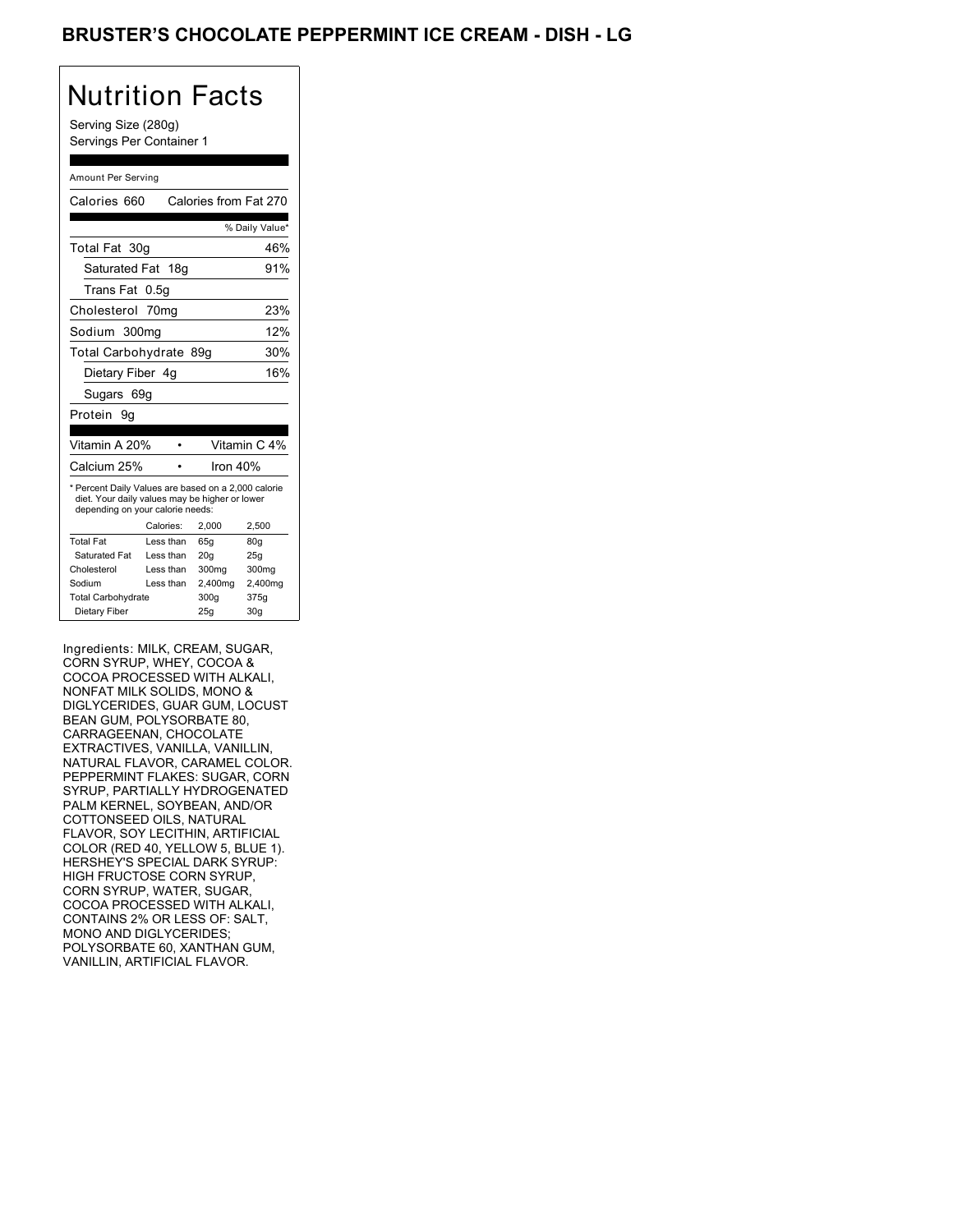Serving Size (153g) Servings Per Container 1

#### Amount Per Serving

| Calories 380                                                                                                                              |                 | Calories from Fat 140 |                 |
|-------------------------------------------------------------------------------------------------------------------------------------------|-----------------|-----------------------|-----------------|
|                                                                                                                                           |                 |                       | % Daily Value*  |
| <b>Total Fat</b>                                                                                                                          | 15 <sub>q</sub> |                       | 23%             |
| Saturated Fat 9q                                                                                                                          |                 |                       | 45%             |
| Trans Fat                                                                                                                                 | 0g              |                       |                 |
| Cholesterol 35mg                                                                                                                          |                 |                       | 11%             |
| Sodium 170mg                                                                                                                              |                 |                       | 7%              |
| Total Carbohydrate 57g                                                                                                                    |                 |                       | 19%             |
| Dietary Fiber 2g                                                                                                                          |                 |                       | 8%              |
| Sugars 38g                                                                                                                                |                 |                       |                 |
| Protein 5g                                                                                                                                |                 |                       |                 |
|                                                                                                                                           |                 |                       |                 |
| Vitamin A 10%                                                                                                                             |                 |                       | Vitamin C 2%    |
| Calcium 15%                                                                                                                               |                 | Iron 20%              |                 |
| * Percent Daily Values are based on a 2,000 calorie<br>diet. Your daily values may be higher or lower<br>depending on your calorie needs: | Calories:       | 2,000                 | 2,500           |
|                                                                                                                                           |                 |                       |                 |
| <b>Total Fat</b>                                                                                                                          | Less than       | 65g                   | 80 <sub>g</sub> |
| Saturated Fat                                                                                                                             | Less than       | 20q                   | 25g             |
| Cholesterol                                                                                                                               | Less than       | 300mg                 | 300mg           |
| Sodium                                                                                                                                    | Less than       | 2,400mg               | 2,400mg         |
| <b>Total Carbohydrate</b>                                                                                                                 |                 | 300g                  | 375g            |
| Dietary Fiber                                                                                                                             |                 | 25g                   | 30 <sub>q</sub> |

Ingredients: MILK, CREAM, SUGAR, CORN SYRUP, WHEY, COCOA & COCOA PROCESSED WITH ALKALI, NONFAT MILK SOLIDS, MONO & DIGLYCERIDES, GUAR GUM, LOCUST BEAN GUM, POLYSORBATE 80, CARRAGEENAN, CHOCOLATE EXTRACTIVES, VANILLA, VANILLIN, NATURAL FLAVOR, CARAMEL COLOR. PEPPERMINT FLAKES: SUGAR, CORN SYRUP, PARTIALLY HYDROGENATED PALM KERNEL, SOYBEAN, AND/OR COTTONSEED OILS, NATURAL FLAVOR, SOY LECITHIN, ARTIFICIAL COLOR (RED 40, YELLOW 5, BLUE 1). HERSHEY'S SPECIAL DARK SYRUP: HIGH FRUCTOSE CORN SYRUP, CORN SYRUP, WATER, SUGAR, COCOA PROCESSED WITH ALKALI, CONTAINS 2% OR LESS OF: SALT, MONO AND DIGLYCERIDES; POLYSORBATE 60, XANTHAN GUM, VANILLIN, ARTIFICIAL FLAVOR. SUGAR CONE: ENRICHED WHEAT FLOUR (ENRICHED WITH NIACIN, REDUCED IRON, THIAMIN MONONITRATE, RIBOFLAVIN, FOLIC ACID), TAPIOCA FLOUR, SUGAR, VEGETABLE SHORTENING (SOYBEAN AND/OR CANOLA OIL, MODIFIED PALM OIL, SOY LECITHIN, AND/OR PARTIALLY HYDROGENATED SOYBEAN OIL), OAT FIBER AND/OR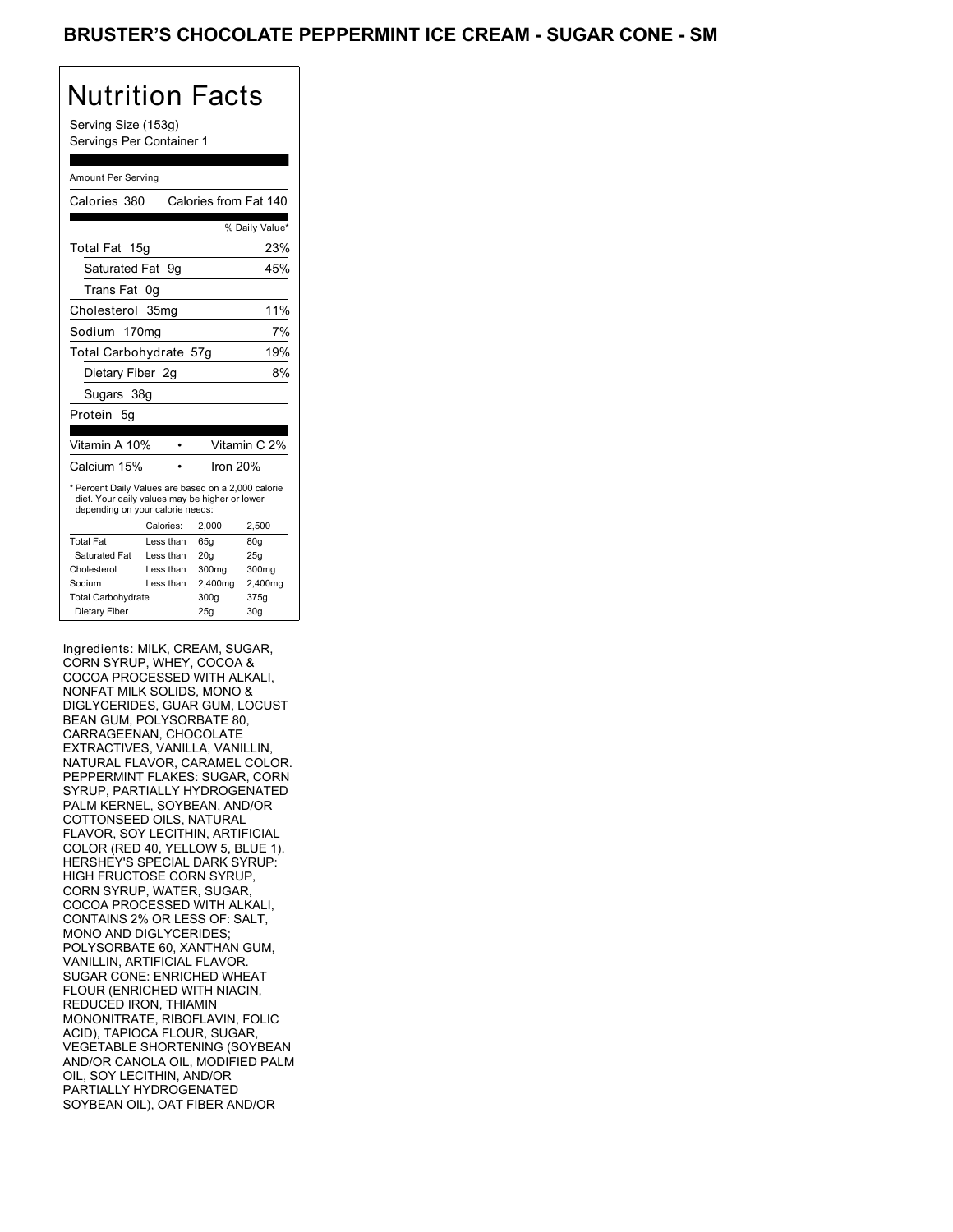Serving Size (223g) Servings Per Container 1

#### Amount Per Serving

| Calories 550                    |                                                                                                             |                                                                                                                                                                                                                                                    |
|---------------------------------|-------------------------------------------------------------------------------------------------------------|----------------------------------------------------------------------------------------------------------------------------------------------------------------------------------------------------------------------------------------------------|
|                                 |                                                                                                             | Calories from Fat 200                                                                                                                                                                                                                              |
|                                 |                                                                                                             | % Daily Value*                                                                                                                                                                                                                                     |
| Total Fat 23g                   |                                                                                                             | 35%                                                                                                                                                                                                                                                |
|                                 |                                                                                                             | 68%                                                                                                                                                                                                                                                |
| 0q                              |                                                                                                             |                                                                                                                                                                                                                                                    |
| Cholesterol<br>50 <sub>mq</sub> |                                                                                                             | 17%                                                                                                                                                                                                                                                |
| Sodium 240mg                    |                                                                                                             | 10%                                                                                                                                                                                                                                                |
|                                 |                                                                                                             | 26%                                                                                                                                                                                                                                                |
| Dietary Fiber 3g                |                                                                                                             | 12%                                                                                                                                                                                                                                                |
| Sugars 55g                      |                                                                                                             |                                                                                                                                                                                                                                                    |
|                                 |                                                                                                             |                                                                                                                                                                                                                                                    |
|                                 |                                                                                                             |                                                                                                                                                                                                                                                    |
|                                 |                                                                                                             | Vitamin C 4%                                                                                                                                                                                                                                       |
| Calcium 20%                     | Iron $30%$                                                                                                  |                                                                                                                                                                                                                                                    |
|                                 |                                                                                                             | 2,500                                                                                                                                                                                                                                              |
|                                 |                                                                                                             | 80q                                                                                                                                                                                                                                                |
|                                 |                                                                                                             | 25q                                                                                                                                                                                                                                                |
|                                 |                                                                                                             | 300mg                                                                                                                                                                                                                                              |
|                                 |                                                                                                             | 2,400mg                                                                                                                                                                                                                                            |
|                                 |                                                                                                             | 375g                                                                                                                                                                                                                                               |
|                                 |                                                                                                             | 30 <sub>q</sub>                                                                                                                                                                                                                                    |
|                                 | Vitamin A 15%<br>Calories:<br>Less than<br>Less than<br>Less than<br>Less than<br><b>Total Carbohydrate</b> | Saturated Fat 14g<br>Total Carbohydrate 79g<br>* Percent Daily Values are based on a 2,000 calorie<br>diet. Your daily values may be higher or lower<br>depending on your calorie needs:<br>2.000<br>65q<br>20q<br>300mg<br>2,400mg<br>300g<br>25q |

Ingredients: MILK, CREAM, SUGAR, CORN SYRUP, WHEY, COCOA & COCOA PROCESSED WITH ALKALI, NONFAT MILK SOLIDS, MONO & DIGLYCERIDES, GUAR GUM, LOCUST BEAN GUM, POLYSORBATE 80, CARRAGEENAN, CHOCOLATE EXTRACTIVES, VANILLA, VANILLIN, NATURAL FLAVOR, CARAMEL COLOR. PEPPERMINT FLAKES: SUGAR, CORN SYRUP, PARTIALLY HYDROGENATED PALM KERNEL, SOYBEAN, AND/OR COTTONSEED OILS, NATURAL FLAVOR, SOY LECITHIN, ARTIFICIAL COLOR (RED 40, YELLOW 5, BLUE 1). HERSHEY'S SPECIAL DARK SYRUP: HIGH FRUCTOSE CORN SYRUP, CORN SYRUP, WATER, SUGAR, COCOA PROCESSED WITH ALKALI, CONTAINS 2% OR LESS OF: SALT, MONO AND DIGLYCERIDES; POLYSORBATE 60, XANTHAN GUM, VANILLIN, ARTIFICIAL FLAVOR. SUGAR CONE: ENRICHED WHEAT FLOUR (ENRICHED WITH NIACIN, REDUCED IRON, THIAMIN MONONITRATE, RIBOFLAVIN, FOLIC ACID), TAPIOCA FLOUR, SUGAR, VEGETABLE SHORTENING (SOYBEAN AND/OR CANOLA OIL, MODIFIED PALM OIL, SOY LECITHIN, AND/OR PARTIALLY HYDROGENATED SOYBEAN OIL), OAT FIBER AND/OR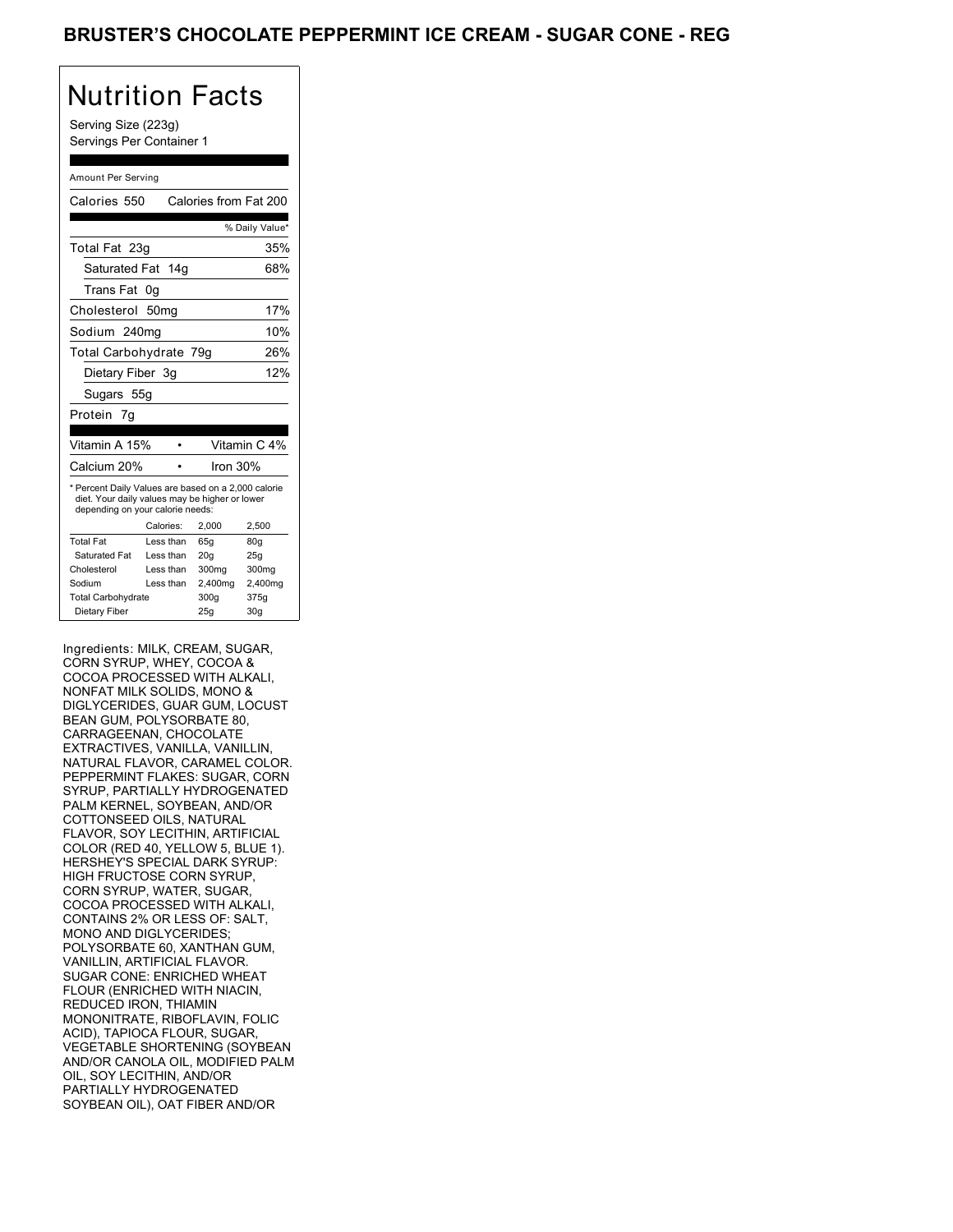Serving Size (293g) Servings Per Container 1

#### Amount Per Serving

| Calories 710                                                                                                                              |           | Calories from Fat 270 |                 |
|-------------------------------------------------------------------------------------------------------------------------------------------|-----------|-----------------------|-----------------|
|                                                                                                                                           |           |                       | % Daily Value*  |
| Total Fat 30g                                                                                                                             |           |                       | 46%             |
| Saturated Fat 18g                                                                                                                         |           |                       | 91%             |
| Trans Fat                                                                                                                                 | 0.5q      |                       |                 |
| Cholesterol 70mg                                                                                                                          |           |                       | 23%             |
| Sodium 320mg                                                                                                                              |           |                       | 13%             |
| Total Carbohydrate 101g                                                                                                                   |           |                       | 34%             |
| Dietary Fiber 4g                                                                                                                          |           |                       | 16%             |
| Sugars 72g                                                                                                                                |           |                       |                 |
| Protein<br>9g                                                                                                                             |           |                       |                 |
|                                                                                                                                           |           |                       |                 |
| Vitamin A 20%                                                                                                                             |           |                       | Vitamin C 4%    |
| Calcium 25%                                                                                                                               |           | Iron $40%$            |                 |
| * Percent Daily Values are based on a 2,000 calorie<br>diet. Your daily values may be higher or lower<br>depending on your calorie needs: | Calories: | 2,000                 | 2,500           |
| <b>Total Fat</b>                                                                                                                          | Less than | 65q                   | 80 <sub>g</sub> |
| Saturated Fat                                                                                                                             | Less than | 20q                   | 25q             |
| Cholesterol                                                                                                                               | Less than | 300mg                 | 300mg           |
| Sodium                                                                                                                                    | Less than | 2,400mg               | 2,400mg         |
| <b>Total Carbohydrate</b>                                                                                                                 |           | 300g                  | 375g            |
| Dietary Fiber                                                                                                                             |           | 25q                   | 30 <sub>q</sub> |

Ingredients: MILK, CREAM, SUGAR, CORN SYRUP, WHEY, COCOA & COCOA PROCESSED WITH ALKALI, NONFAT MILK SOLIDS, MONO & DIGLYCERIDES, GUAR GUM, LOCUST BEAN GUM, POLYSORBATE 80, CARRAGEENAN, CHOCOLATE EXTRACTIVES, VANILLA, VANILLIN, NATURAL FLAVOR, CARAMEL COLOR. PEPPERMINT FLAKES: SUGAR, CORN SYRUP, PARTIALLY HYDROGENATED PALM KERNEL, SOYBEAN, AND/OR COTTONSEED OILS, NATURAL FLAVOR, SOY LECITHIN, ARTIFICIAL COLOR (RED 40, YELLOW 5, BLUE 1). HERSHEY'S SPECIAL DARK SYRUP: HIGH FRUCTOSE CORN SYRUP, CORN SYRUP, WATER, SUGAR, COCOA PROCESSED WITH ALKALI, CONTAINS 2% OR LESS OF: SALT, MONO AND DIGLYCERIDES; POLYSORBATE 60, XANTHAN GUM, VANILLIN, ARTIFICIAL FLAVOR. SUGAR CONE: ENRICHED WHEAT FLOUR (ENRICHED WITH NIACIN, REDUCED IRON, THIAMIN MONONITRATE, RIBOFLAVIN, FOLIC ACID), TAPIOCA FLOUR, SUGAR, VEGETABLE SHORTENING (SOYBEAN AND/OR CANOLA OIL, MODIFIED PALM OIL, SOY LECITHIN, AND/OR PARTIALLY HYDROGENATED SOYBEAN OIL), OAT FIBER AND/OR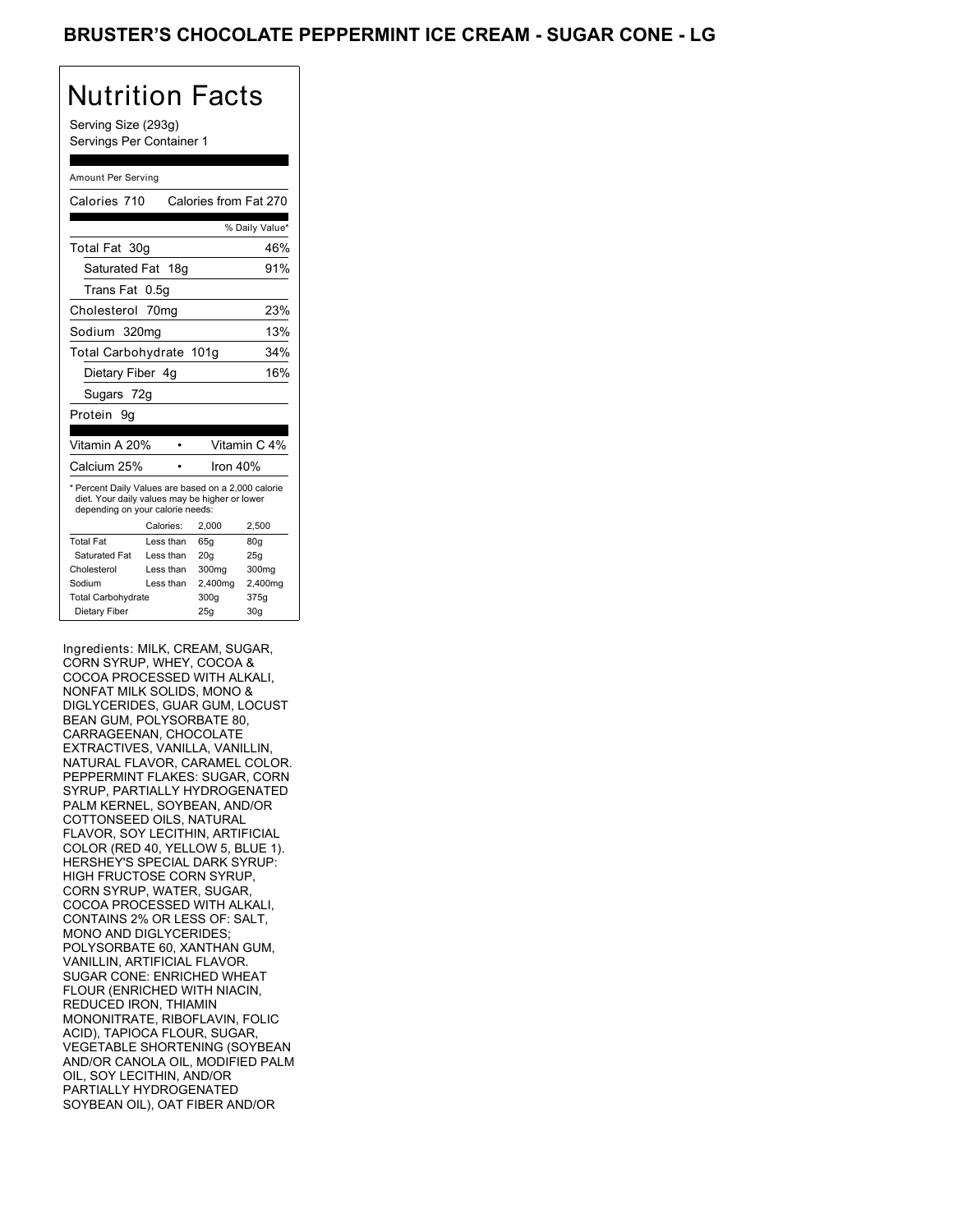Serving Size (146g) Servings Per Container 1

#### Amount Per Serving

| Calories 350                                                                                                                              |                   | Calories from Fat 140 |                 |
|-------------------------------------------------------------------------------------------------------------------------------------------|-------------------|-----------------------|-----------------|
|                                                                                                                                           |                   |                       | % Daily Value*  |
| Total Fat                                                                                                                                 | 15 <sub>q</sub>   |                       | 23%             |
| Saturated Fat                                                                                                                             | 9g                |                       | 45%             |
| Trans Fat                                                                                                                                 | 0g                |                       |                 |
| Cholesterol 35mg                                                                                                                          |                   |                       | 11%             |
| Sodium                                                                                                                                    | 160 <sub>mg</sub> |                       | 7%              |
| Total Carbohydrate 50g                                                                                                                    |                   |                       | 17%             |
| Dietary Fiber 2g                                                                                                                          |                   |                       | 8%              |
| Sugars 35g                                                                                                                                |                   |                       |                 |
| Protein 5g                                                                                                                                |                   |                       |                 |
|                                                                                                                                           |                   |                       |                 |
| Vitamin A 10%                                                                                                                             |                   |                       | Vitamin C 2%    |
| Calcium 10%                                                                                                                               |                   | Iron 20%              |                 |
| * Percent Daily Values are based on a 2,000 calorie<br>diet. Your daily values may be higher or lower<br>depending on your calorie needs: |                   |                       |                 |
|                                                                                                                                           | Calories:         | 2,000                 | 2,500           |
| <b>Total Fat</b>                                                                                                                          | Less than         | 65g                   | 80 <sub>g</sub> |
| Saturated Fat                                                                                                                             | Less than         | 20q                   | 25g             |
| Cholesterol                                                                                                                               | Less than         | 300mg                 | 300mg           |
| Sodium                                                                                                                                    | Less than         | 2,400mg               | 2,400mg         |
| <b>Total Carbohydrate</b>                                                                                                                 |                   | 300g                  | 375g            |
| Dietary Fiber                                                                                                                             |                   | 25g                   | 30 <sub>q</sub> |

Ingredients: MILK, CREAM, SUGAR, CORN SYRUP, WHEY, COCOA & COCOA PROCESSED WITH ALKALI, NONFAT MILK SOLIDS, MONO & DIGLYCERIDES, GUAR GUM, LOCUST BEAN GUM, POLYSORBATE 80, CARRAGEENAN, CHOCOLATE EXTRACTIVES, VANILLA, VANILLIN, NATURAL FLAVOR, CARAMEL COLOR. PEPPERMINT FLAKES: SUGAR, CORN SYRUP, PARTIALLY HYDROGENATED PALM KERNEL, SOYBEAN, AND/OR COTTONSEED OILS, NATURAL FLAVOR, SOY LECITHIN, ARTIFICIAL COLOR (RED 40, YELLOW 5, BLUE 1). HERSHEY'S SPECIAL DARK SYRUP: HIGH FRUCTOSE CORN SYRUP, CORN SYRUP, WATER, SUGAR, COCOA PROCESSED WITH ALKALI, CONTAINS 2% OR LESS OF: SALT, MONO AND DIGLYCERIDES; POLYSORBATE 60, XANTHAN GUM, VANILLIN, ARTIFICIAL FLAVOR. CAKE CONE: ENRICHED WHEAT FLOUR (ENRICHED WITH NIACIN, REDUCED IRON, THIAMIN MONONITRATE, RIBOFLAVIN, FOLIC ACID), TAPIOCA FLOUR, SUGAR, VEGETABLE OIL SHORTENING (SOYBEAN AND/OR CANOLA OIL, MODIFIED PALM OIL, SOY LECITHIN, AND/OR PARTIALLY HYDROGENATED SOYBEAN OIL), LEAVENING (SODIUM BICARBONATE,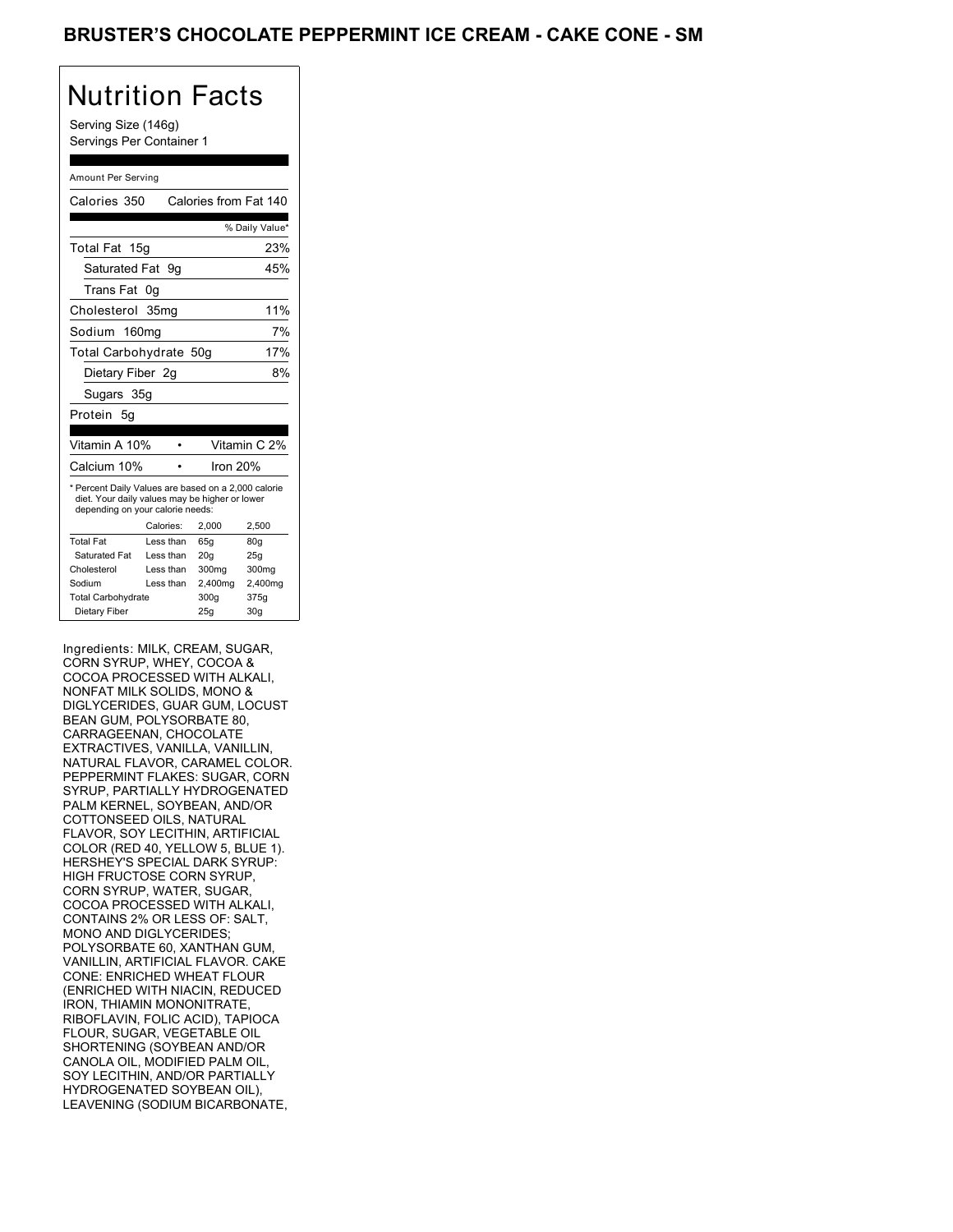Serving Size (216g) Servings Per Container 1

#### Amount Per Serving

| Calories 520     |                                                                                            |                                                                                                                                                                                                                                                                      |
|------------------|--------------------------------------------------------------------------------------------|----------------------------------------------------------------------------------------------------------------------------------------------------------------------------------------------------------------------------------------------------------------------|
|                  |                                                                                            | % Daily Value*                                                                                                                                                                                                                                                       |
| Total Fat 23g    |                                                                                            | 35%                                                                                                                                                                                                                                                                  |
|                  |                                                                                            | 68%                                                                                                                                                                                                                                                                  |
| 0g               |                                                                                            |                                                                                                                                                                                                                                                                      |
| 50 <sub>ma</sub> |                                                                                            | 17%                                                                                                                                                                                                                                                                  |
| Sodium 230mg     |                                                                                            | 10%                                                                                                                                                                                                                                                                  |
|                  |                                                                                            | 24%                                                                                                                                                                                                                                                                  |
| Dietary Fiber 3g |                                                                                            | 12%                                                                                                                                                                                                                                                                  |
| Sugars 52g       |                                                                                            |                                                                                                                                                                                                                                                                      |
|                  |                                                                                            |                                                                                                                                                                                                                                                                      |
|                  |                                                                                            |                                                                                                                                                                                                                                                                      |
| Vitamin A 15%    |                                                                                            | Vitamin C 4%                                                                                                                                                                                                                                                         |
| Calcium 20%      | Iron $30%$                                                                                 |                                                                                                                                                                                                                                                                      |
|                  |                                                                                            | 2,500                                                                                                                                                                                                                                                                |
|                  |                                                                                            |                                                                                                                                                                                                                                                                      |
|                  |                                                                                            | 80q                                                                                                                                                                                                                                                                  |
|                  |                                                                                            | 25g<br>300mg                                                                                                                                                                                                                                                         |
|                  |                                                                                            | 2,400mg                                                                                                                                                                                                                                                              |
|                  |                                                                                            | 375g                                                                                                                                                                                                                                                                 |
|                  |                                                                                            |                                                                                                                                                                                                                                                                      |
|                  | Calories:<br>Less than<br>Less than<br>Less than<br>Less than<br><b>Total Carbohydrate</b> | Calories from Fat 200<br>Saturated Fat 14g<br>Total Carbohydrate 72g<br>* Percent Daily Values are based on a 2,000 calorie<br>diet. Your daily values may be higher or lower<br>depending on your calorie needs:<br>2,000<br>65q<br>20q<br>300mg<br>2,400mg<br>300g |

Ingredients: MILK, CREAM, SUGAR, CORN SYRUP, WHEY, COCOA & COCOA PROCESSED WITH ALKALI, NONFAT MILK SOLIDS, MONO & DIGLYCERIDES, GUAR GUM, LOCUST BEAN GUM, POLYSORBATE 80, CARRAGEENAN, CHOCOLATE EXTRACTIVES, VANILLA, VANILLIN, NATURAL FLAVOR, CARAMEL COLOR. PEPPERMINT FLAKES: SUGAR, CORN SYRUP, PARTIALLY HYDROGENATED PALM KERNEL, SOYBEAN, AND/OR COTTONSEED OILS, NATURAL FLAVOR, SOY LECITHIN, ARTIFICIAL COLOR (RED 40, YELLOW 5, BLUE 1). HERSHEY'S SPECIAL DARK SYRUP: HIGH FRUCTOSE CORN SYRUP, CORN SYRUP, WATER, SUGAR, COCOA PROCESSED WITH ALKALI, CONTAINS 2% OR LESS OF: SALT, MONO AND DIGLYCERIDES; POLYSORBATE 60, XANTHAN GUM, VANILLIN, ARTIFICIAL FLAVOR. CAKE CONE: ENRICHED WHEAT FLOUR (ENRICHED WITH NIACIN, REDUCED IRON, THIAMIN MONONITRATE, RIBOFLAVIN, FOLIC ACID), TAPIOCA FLOUR, SUGAR, VEGETABLE OIL SHORTENING (SOYBEAN AND/OR CANOLA OIL, MODIFIED PALM OIL, SOY LECITHIN, AND/OR PARTIALLY HYDROGENATED SOYBEAN OIL), LEAVENING (SODIUM BICARBONATE,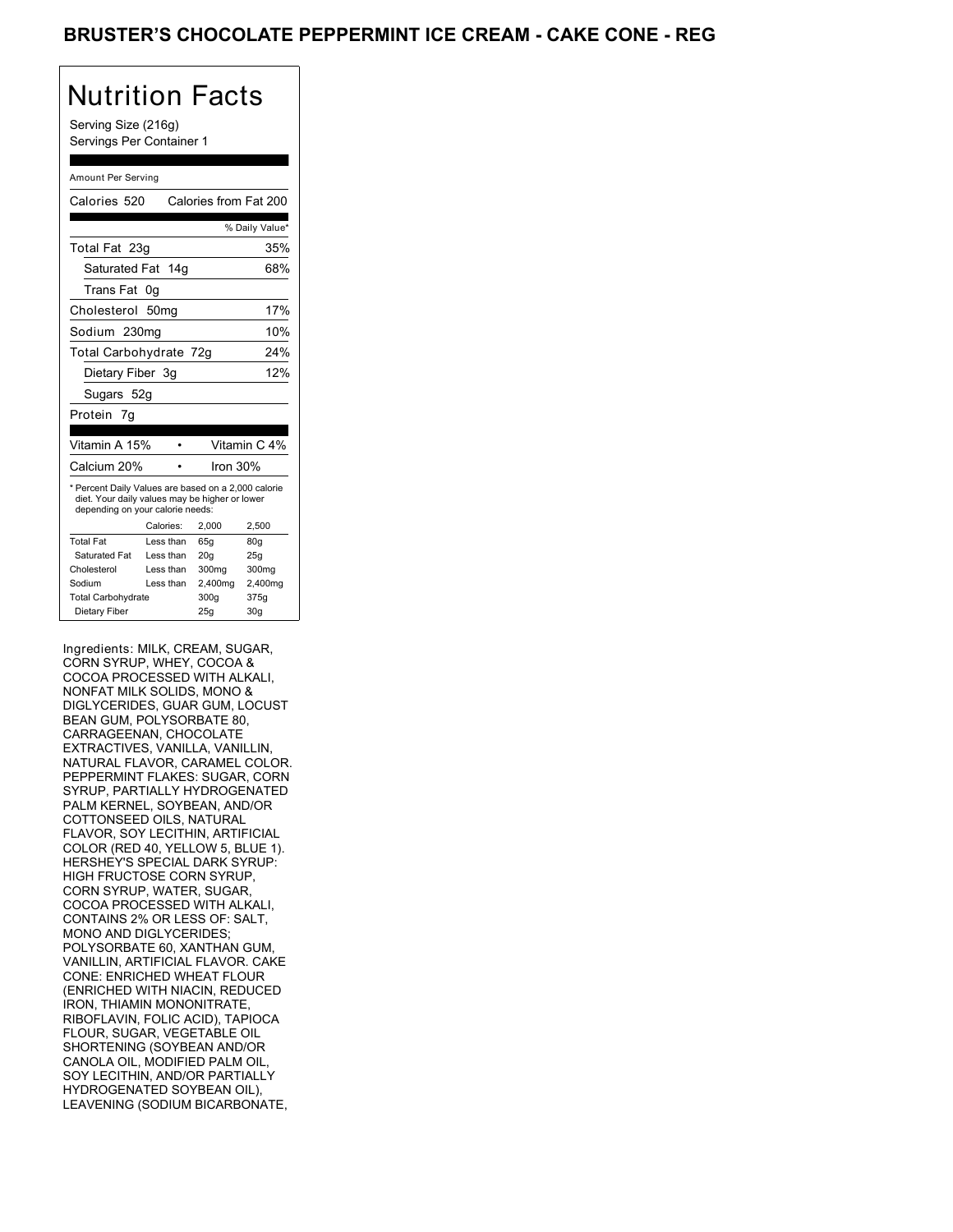Serving Size (286g) Servings Per Container 1

#### Amount Per Serving

| Calories 680                                                                                                                              |           | Calories from Fat 270 |                 |
|-------------------------------------------------------------------------------------------------------------------------------------------|-----------|-----------------------|-----------------|
|                                                                                                                                           |           |                       | % Daily Value*  |
| Total Fat 30g                                                                                                                             |           |                       | 46%             |
| Saturated Fat 18g                                                                                                                         |           |                       | 91%             |
| Trans Fat                                                                                                                                 | 0.5g      |                       |                 |
| Cholesterol 70mg                                                                                                                          |           |                       | 23%             |
| Sodium 310mg                                                                                                                              |           |                       | 13%             |
| Total Carbohydrate 94g                                                                                                                    |           |                       | 31%             |
| Dietary Fiber 4g                                                                                                                          |           |                       | 16%             |
| Sugars 69g                                                                                                                                |           |                       |                 |
| Protein<br>9g                                                                                                                             |           |                       |                 |
|                                                                                                                                           |           |                       |                 |
| Vitamin A 20%                                                                                                                             |           |                       | Vitamin C 4%    |
| Calcium 25%                                                                                                                               |           | Iron $40%$            |                 |
| * Percent Daily Values are based on a 2,000 calorie<br>diet. Your daily values may be higher or lower<br>depending on your calorie needs: | Calories: | 2,000                 | 2,500           |
| <b>Total Fat</b>                                                                                                                          | Less than | 65q                   | 80q             |
| Saturated Fat                                                                                                                             | Less than | 20q                   | 25g             |
| Cholesterol                                                                                                                               | Less than | 300mg                 | 300mg           |
| Sodium                                                                                                                                    | Less than | 2,400mg               | 2,400mg         |
| <b>Total Carbohydrate</b>                                                                                                                 |           | 300g                  | 375g            |
| Dietary Fiber                                                                                                                             |           | 25g                   | 30 <sub>g</sub> |

Ingredients: MILK, CREAM, SUGAR, CORN SYRUP, WHEY, COCOA & COCOA PROCESSED WITH ALKALI, NONFAT MILK SOLIDS, MONO & DIGLYCERIDES, GUAR GUM, LOCUST BEAN GUM, POLYSORBATE 80, CARRAGEENAN, CHOCOLATE EXTRACTIVES, VANILLA, VANILLIN, NATURAL FLAVOR, CARAMEL COLOR. PEPPERMINT FLAKES: SUGAR, CORN SYRUP, PARTIALLY HYDROGENATED PALM KERNEL, SOYBEAN, AND/OR COTTONSEED OILS, NATURAL FLAVOR, SOY LECITHIN, ARTIFICIAL COLOR (RED 40, YELLOW 5, BLUE 1). HERSHEY'S SPECIAL DARK SYRUP: HIGH FRUCTOSE CORN SYRUP, CORN SYRUP, WATER, SUGAR, COCOA PROCESSED WITH ALKALI, CONTAINS 2% OR LESS OF: SALT, MONO AND DIGLYCERIDES; POLYSORBATE 60, XANTHAN GUM, VANILLIN, ARTIFICIAL FLAVOR. CAKE CONE: ENRICHED WHEAT FLOUR (ENRICHED WITH NIACIN, REDUCED IRON, THIAMIN MONONITRATE, RIBOFLAVIN, FOLIC ACID), TAPIOCA FLOUR, SUGAR, VEGETABLE OIL SHORTENING (SOYBEAN AND/OR CANOLA OIL, MODIFIED PALM OIL, SOY LECITHIN, AND/OR PARTIALLY HYDROGENATED SOYBEAN OIL), LEAVENING (SODIUM BICARBONATE,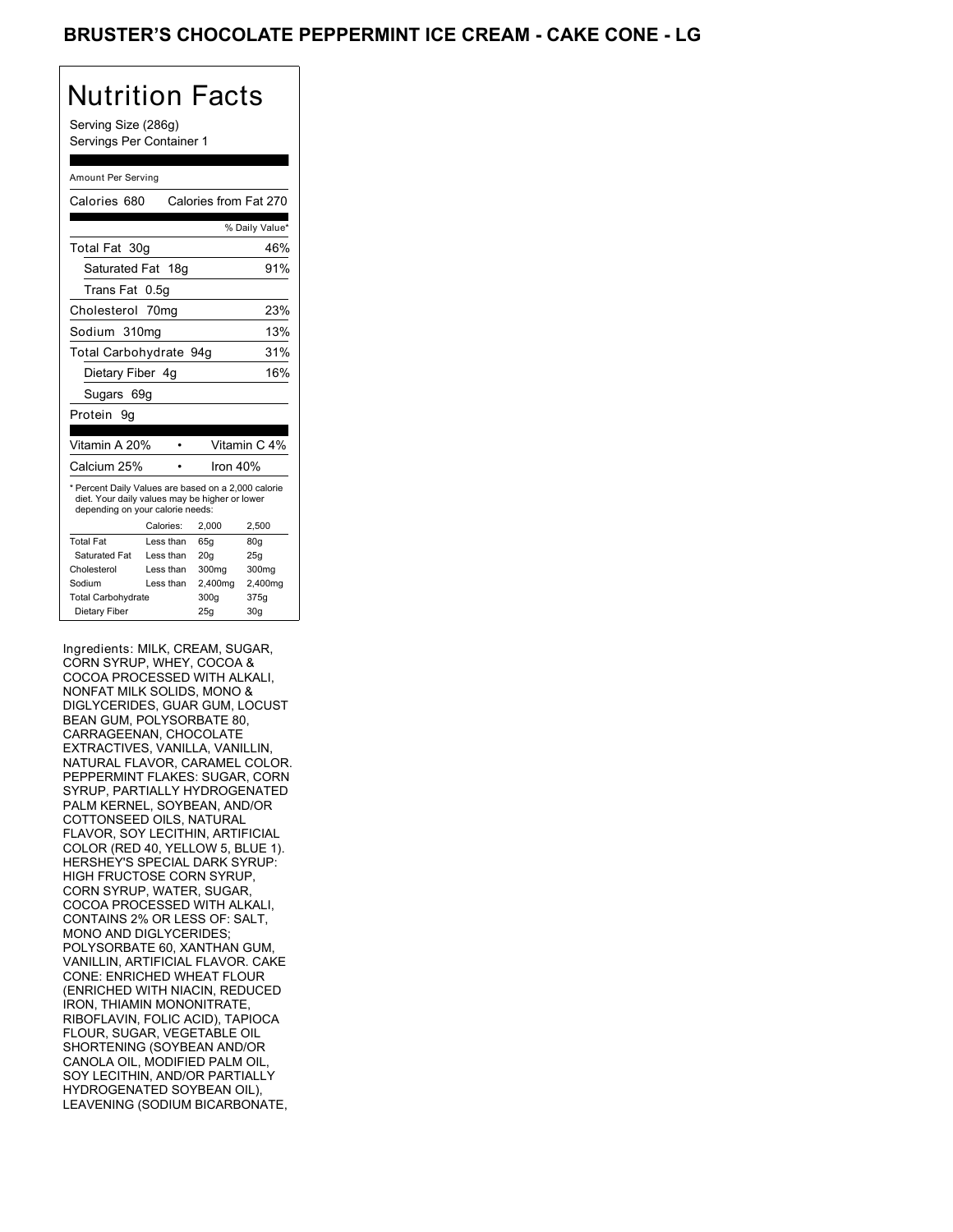Serving Size (170g) Servings Per Container 1

#### Amount Per Serving

| Calories 460                                                                                                                              |                   | Calories from Fat 160 |                |
|-------------------------------------------------------------------------------------------------------------------------------------------|-------------------|-----------------------|----------------|
|                                                                                                                                           |                   |                       | % Daily Value* |
| Total Fat<br>18 <sub>g</sub>                                                                                                              |                   |                       | 28%            |
| Saturated Fat 10g                                                                                                                         |                   |                       | 49%            |
| Trans Fat                                                                                                                                 | 0g                |                       |                |
| Cholesterol 40mg                                                                                                                          |                   |                       | 14%            |
| Sodium                                                                                                                                    | 150 <sub>mg</sub> |                       | 6%             |
| Total Carbohydrate 68g                                                                                                                    |                   |                       | 23%            |
| Dietary Fiber 2g                                                                                                                          |                   |                       | 8%             |
| Sugars 45g                                                                                                                                |                   |                       |                |
| Protein<br>6g                                                                                                                             |                   |                       |                |
|                                                                                                                                           |                   |                       |                |
| Vitamin A 10%                                                                                                                             |                   |                       | Vitamin C 2%   |
| Calcium 10%                                                                                                                               |                   | Iron 25%              |                |
| * Percent Daily Values are based on a 2,000 calorie<br>diet. Your daily values may be higher or lower<br>depending on your calorie needs: |                   |                       |                |
|                                                                                                                                           | Calories:         | 2,000                 | 2,500          |
| <b>Total Fat</b>                                                                                                                          | Less than         | 65q                   | 80q            |
| Saturated Fat                                                                                                                             | Less than         | 20q                   | 25g            |
| Cholesterol                                                                                                                               | Less than         | 300mg                 | 300mg          |
| Sodium                                                                                                                                    | Less than         | 2,400mg               | 2,400mg        |
| <b>Total Carbohydrate</b>                                                                                                                 |                   | 300g                  | 375g           |
|                                                                                                                                           |                   |                       |                |

Ingredients: MILK, CREAM, SUGAR, CORN SYRUP, WHEY, COCOA & COCOA PROCESSED WITH ALKALI, NONFAT MILK SOLIDS, MONO & DIGLYCERIDES, GUAR GUM, LOCUST BEAN GUM, POLYSORBATE 80, CARRAGEENAN, CHOCOLATE EXTRACTIVES, VANILLA, VANILLIN, NATURAL FLAVOR, CARAMEL COLOR. PEPPERMINT FLAKES: SUGAR, CORN SYRUP, PARTIALLY HYDROGENATED PALM KERNEL, SOYBEAN, AND/OR COTTONSEED OILS, NATURAL FLAVOR, SOY LECITHIN, ARTIFICIAL COLOR (RED 40, YELLOW 5, BLUE 1). HERSHEY'S SPECIAL DARK SYRUP: HIGH FRUCTOSE CORN SYRUP, CORN SYRUP, WATER, SUGAR, COCOA PROCESSED WITH ALKALI, CONTAINS 2% OR LESS OF: SALT, MONO AND DIGLYCERIDES; POLYSORBATE 60, XANTHAN GUM, VANILLIN, ARTIFICIAL FLAVOR. WAFFLE CONE: ENRICHED BLEACHED WHEAT FLOUR (ENRICHED WITH NIACIN, REDUCED IRON, THIAMIN MONONITRATE, RIBOFLAVIN, FOLIC ACID), SUGAR, VEGETABLE SHORTENING (PARTIALLY HYDROGENATED SOYBEAN AND COTTONSEED OILS), WHOLE EGG, ARTIFICIAL FLAVOR (INCLUDING MALTODEXTRIN, MODIFIED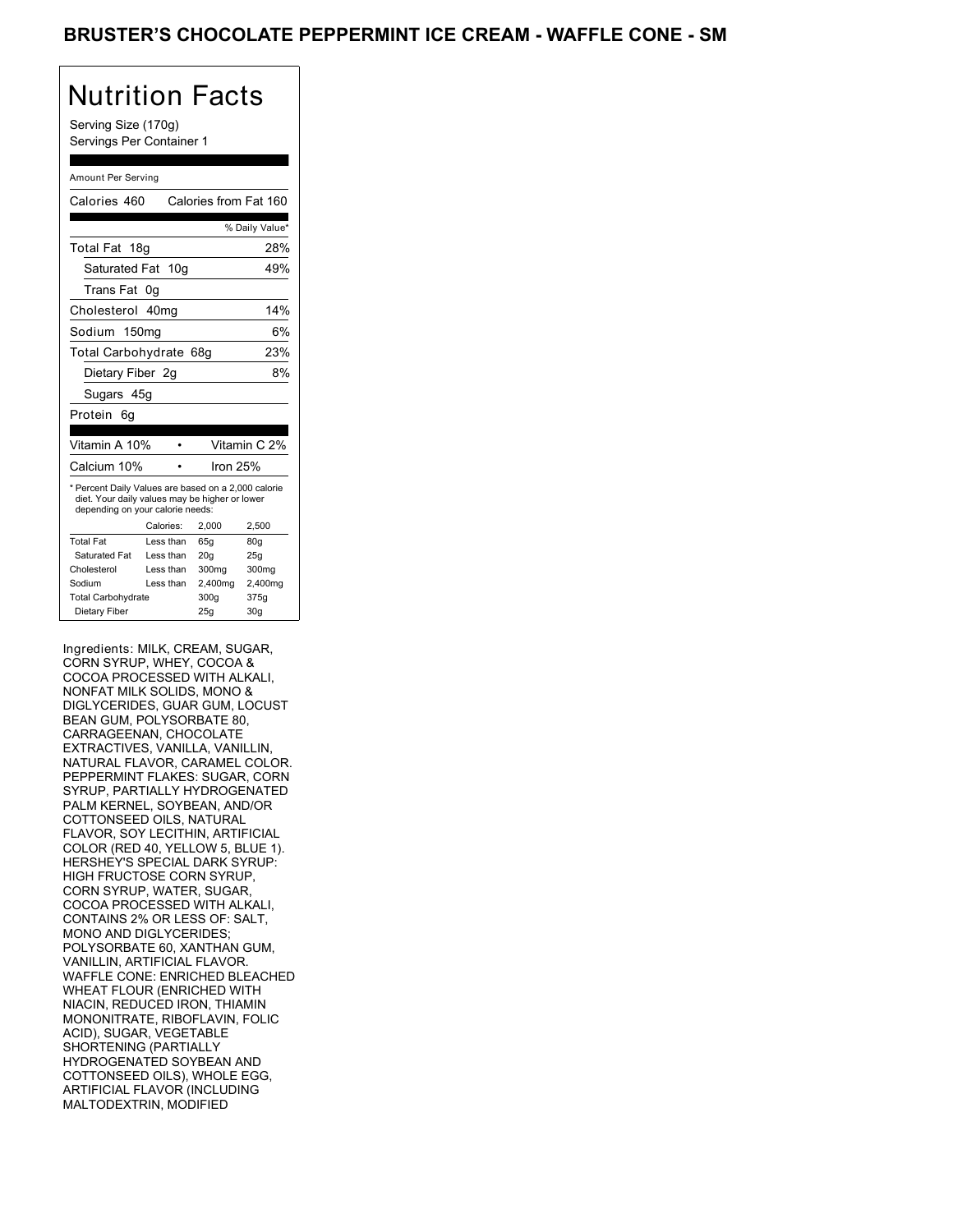Serving Size (240g) Servings Per Container 1

#### Amount Per Serving

| Calories 620                                                                                                                              |           | Calories from Fat 230 |                 |
|-------------------------------------------------------------------------------------------------------------------------------------------|-----------|-----------------------|-----------------|
|                                                                                                                                           |           |                       | % Daily Value*  |
| Total Fat 26q                                                                                                                             |           |                       | 39%             |
| Saturated Fat 14g                                                                                                                         |           |                       | 72%             |
| Trans Fat                                                                                                                                 | 0g        |                       |                 |
| Cholesterol 60mg                                                                                                                          |           |                       | 20%             |
| Sodium 220ma                                                                                                                              |           |                       | 9%              |
| Total Carbohydrate 90g                                                                                                                    |           |                       | 30%             |
| Dietary Fiber 3g                                                                                                                          |           |                       | 12%             |
| Sugars 62g                                                                                                                                |           |                       |                 |
| Protein<br>8g                                                                                                                             |           |                       |                 |
| Vitamin A 15%                                                                                                                             |           |                       | Vitamin C 4%    |
| Calcium 20%                                                                                                                               |           | Iron $35%$            |                 |
| * Percent Daily Values are based on a 2,000 calorie<br>diet. Your daily values may be higher or lower<br>depending on your calorie needs: |           |                       |                 |
|                                                                                                                                           | Calories: | 2.000                 | 2,500           |
| <b>Total Fat</b>                                                                                                                          | Less than | 65q                   | 80q             |
| Saturated Fat                                                                                                                             | Less than | 20 <sub>g</sub>       | 25g             |
| Cholesterol                                                                                                                               | Less than | 300mg                 | 300mg           |
| Sodium                                                                                                                                    | Less than | 2,400mg               | 2,400mg         |
| <b>Total Carbohydrate</b>                                                                                                                 |           | 300g                  | 375g            |
| Dietary Fiber                                                                                                                             |           | 25q                   | 30 <sub>q</sub> |

Ingredients: MILK, CREAM, SUGAR, CORN SYRUP, WHEY, COCOA & COCOA PROCESSED WITH ALKALI, NONFAT MILK SOLIDS, MONO & DIGLYCERIDES, GUAR GUM, LOCUST BEAN GUM, POLYSORBATE 80, CARRAGEENAN, CHOCOLATE EXTRACTIVES, VANILLA, VANILLIN, NATURAL FLAVOR, CARAMEL COLOR. PEPPERMINT FLAKES: SUGAR, CORN SYRUP, PARTIALLY HYDROGENATED PALM KERNEL, SOYBEAN, AND/OR COTTONSEED OILS, NATURAL FLAVOR, SOY LECITHIN, ARTIFICIAL COLOR (RED 40, YELLOW 5, BLUE 1). HERSHEY'S SPECIAL DARK SYRUP: HIGH FRUCTOSE CORN SYRUP, CORN SYRUP, WATER, SUGAR, COCOA PROCESSED WITH ALKALI, CONTAINS 2% OR LESS OF: SALT, MONO AND DIGLYCERIDES; POLYSORBATE 60, XANTHAN GUM, VANILLIN, ARTIFICIAL FLAVOR. WAFFLE CONE: ENRICHED BLEACHED WHEAT FLOUR (ENRICHED WITH NIACIN, REDUCED IRON, THIAMIN MONONITRATE, RIBOFLAVIN, FOLIC ACID), SUGAR, VEGETABLE SHORTENING (PARTIALLY HYDROGENATED SOYBEAN AND COTTONSEED OILS), WHOLE EGG, ARTIFICIAL FLAVOR (INCLUDING MALTODEXTRIN, MODIFIED